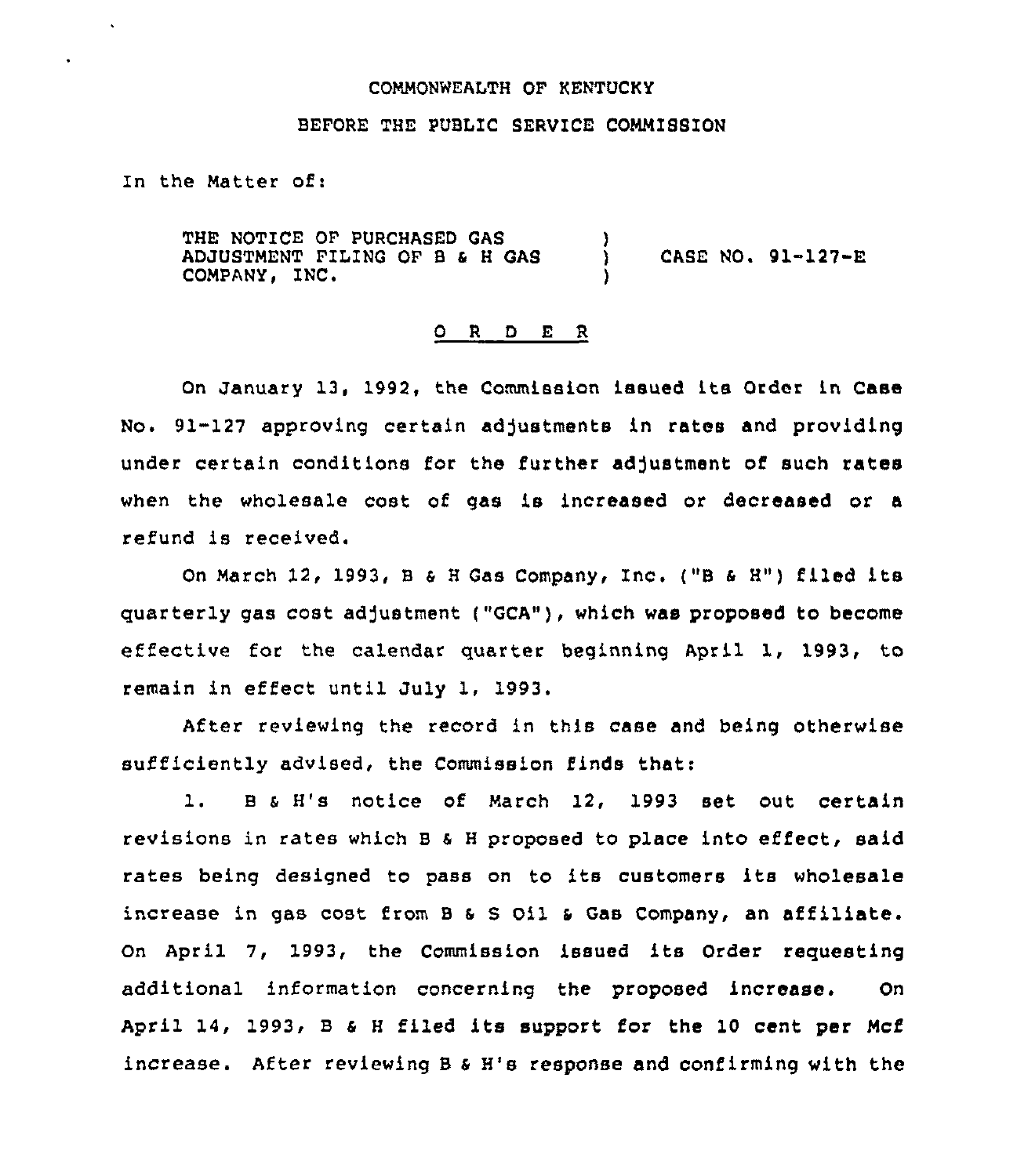management of <sup>B</sup> <sup>a</sup> <sup>H</sup> the increased reliability of supply, the Commission finds the proposed increase reasonable. B & H's expected gas cost ("EGC") for the quarter should be \$3.8433 per Mcf. <sup>B</sup> <sup>6</sup> <sup>H</sup> had proposed an EGc of \$3.7491 due to a miscalculation.

2. 8 s H's notice set out no refund adjustment.

3. 8 <sup>6</sup> H's notice set out a current quarter actual adjustment in the amount of ( 1.41) cents per Mcf to compensate for overrecovery of gas cost by the company through the operation of its gas cost recovery procedure during the months of October, November, and December 1992. 8 s <sup>H</sup> did not use the EGC in effect during those months in calculating its overrecovery; the current quarter actual adjustment should be (, 15) cents per Mcf. <sup>B</sup> <sup>S</sup> <sup>H</sup> neglected to include previous quarter adjustments in its total adjustment. The correct total adjustment of 5.02 cents per Mcf is designed to correct the current over-collection as well as underor over-collections from previous quarters.

4. 8 <sup>S</sup> H's notice set out no balance adjustment. This adjustment will be unavailable to 8 <sup>S</sup> <sup>H</sup> until the approved actual adjustment has been in effect for <sup>4</sup> quarters.

5. The combined effect of the above adjustments is <sup>B</sup> <sup>a</sup> H's corrected gas cost recovery rate ("GCR") in the amount of \$3.8935 per Mcf, which is an increase of 13.28 cents per Mcf from its last approved rates.

6. B & H's adjustment in rates, set out in the Appendix to this Order, pursuant to the GCA provisions approved by the Commission in its Order in Case No. 91-127 dated January 13, 1992,

 $-2-$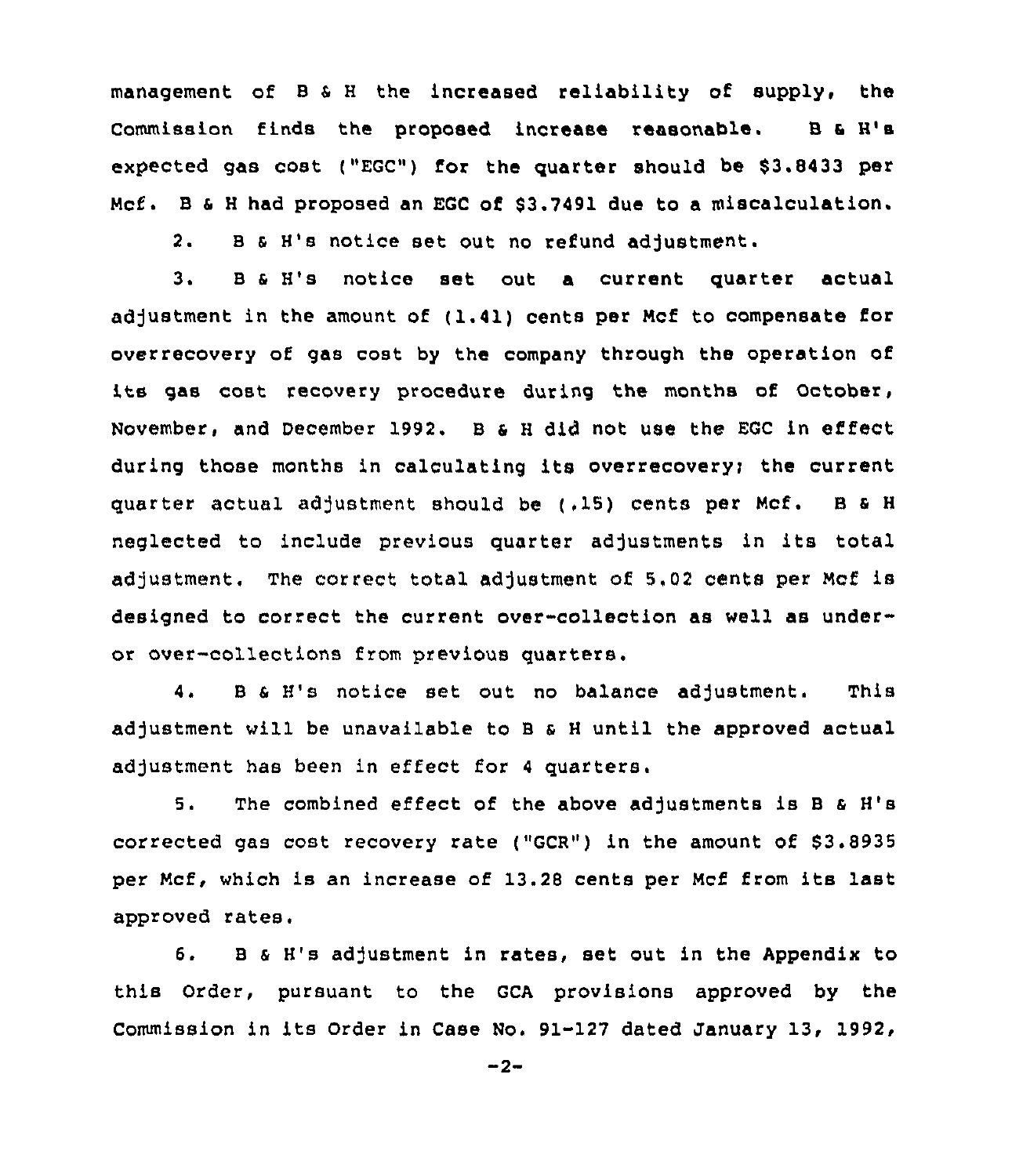is fair, just, and reasonable, in the public interest, and should be effective with service rendered on and after the date of this Order.

IT IS THEREFORE ORDERED that:

l. The rates proposed by <sup>S</sup> <sup>a</sup> <sup>H</sup> be and they hereby are denied.

2. The rates in the appendix, attached hereto and incorporated herein, are fair, )ust, and reasonable and are approved effective with service rendered on and after the date of this Order.

3. Within <sup>30</sup> days of the date of this Order, <sup>B</sup> <sup>a</sup> <sup>H</sup> shall file with this Commission its revised tariffs setting out the rates authorized herein.

Done at Frankfort, Kentucky, this 3rd day of May, 1993.

PUBLIC SERVICE CONNIBSION

 $\emph{q}$ Chairman

Vice Chairman

Commissione

ATTEST: 00

Executive Director